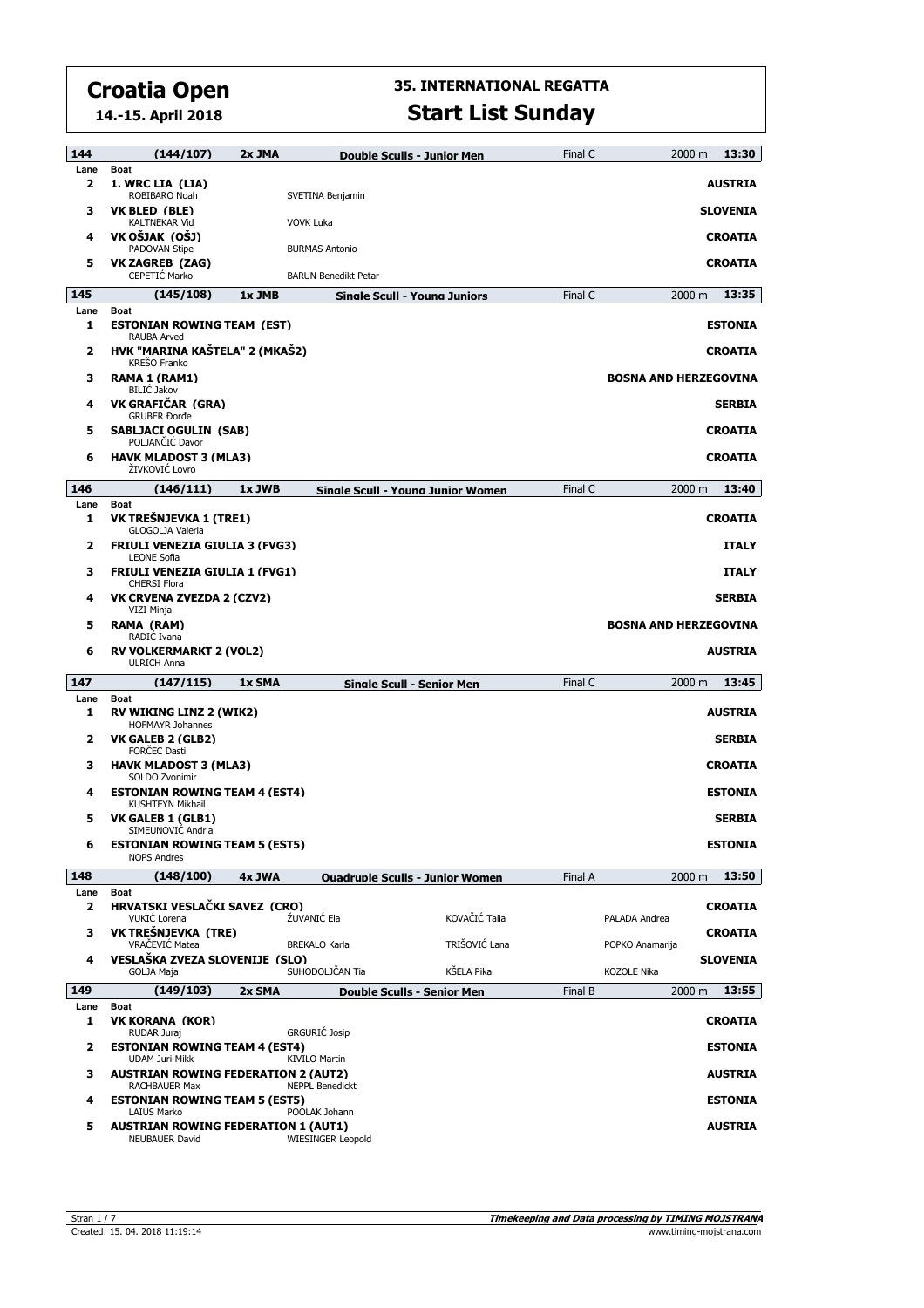**14.-15. April 2018**

# **35. INTERNATIONAL REGATTA**

### **Start List Sunday**

| 150       | (150/103)                                                              | 2x SMA |                           | <b>Double Sculls - Senior Men</b>       | Final A | 2000 m                 | 14:00           |
|-----------|------------------------------------------------------------------------|--------|---------------------------|-----------------------------------------|---------|------------------------|-----------------|
| Lane<br>1 | <b>Boat</b><br><b>ESTONIAN ROWING TEAM 1 (EST1)</b><br>TAIMISOO Kaspar |        | <b>ANDERSON Sten-Erik</b> |                                         |         |                        | <b>ESTONIA</b>  |
| 2         | TURKISH ROWING FEDERATION(TUR)<br>RAFAIL Fuad                          |        | <b>GURSOY Selahattin</b>  |                                         |         |                        | <b>TURKEY</b>   |
| 3         | <b>ESTONIAN ROWING TEAM 3 (EST3)</b><br><b>KUSLAP Kalu</b>             |        | RAJA Allar                |                                         |         |                        | <b>ESTONIA</b>  |
| 4         | <b>VESLAČKI SAVEZ SRBIJE (SRB)</b><br>VASIC Miloš                      |        | <b>BEĐIK Nenad</b>        |                                         |         |                        | <b>SERBIA</b>   |
| 5         | <b>ESTONIAN ROWING TEAM 2 (EST2)</b><br><b>JAMSA Andrei</b>            |        | <b>ENDREKSON Tonu</b>     |                                         |         |                        | <b>ESTONIA</b>  |
| 6         | <b>HAVK MLADOST (MLA)</b><br>ŠAIN Tomislav                             |        | BARIČEVIĆ Luka            |                                         |         |                        | <b>CROATIA</b>  |
| 151       | (151/104)                                                              | 2- JMA |                           | <b>Pair - Junior Men</b>                | Final A | 2000 m                 | 14:05           |
| Lane      | <b>Boat</b>                                                            |        |                           |                                         |         |                        |                 |
| 1         | VK SMEDEREVO(SME)<br>JEVTIĆ Andrija                                    |        | SOLDATOVIĆ Nikola         |                                         |         |                        | <b>SERBIA</b>   |
| 2         | <b>VK ZAGREB (ZAG)</b><br><b>VRDOLJAK Eugen</b>                        |        | <b>KERAN Luka</b>         |                                         |         |                        | <b>CROATIA</b>  |
| 3         | TURKISH ROWING FEDERATION 3 (TUR3)<br><b>OGUZHAN Acar</b>              |        | CAPANOGLU Mehmet          |                                         |         |                        | <b>TURKEY</b>   |
| 4         | 1. WRC LIA - DONAU(LIA-DON)<br><b>WIENERT Florian</b>                  |        | <b>TURKE Paul</b>         |                                         |         |                        | <b>AUSTRIA</b>  |
| 5         | VK KRKA (KRK)<br><b>KLARIN Lovre</b>                                   |        | PAPAK Kristijan           |                                         |         |                        | <b>CROATIA</b>  |
| 6         | <b>RV STAW - DONAU RC (STA-DON)</b><br><b>HORNACEK Maximilian</b>      |        | <b>ANIMASHAUN Martin</b>  |                                         |         |                        | <b>AUSTRIA</b>  |
| 7         | <b>TURKISH ROWING FEDERATION 1 (TUR1)</b><br><b>ERTURK Baris</b>       |        | OGUZ Emre Kubilav         |                                         |         |                        | <b>TURKEY</b>   |
| 152       | (152/105)                                                              | 4- JMB |                           | <b>Four - Young Juniors</b>             | Final A | 2000 m                 | 14:10           |
| Lane      | <b>Boat</b>                                                            |        |                           |                                         |         |                        |                 |
| 2         | VK JADRAN RIJEKA - VK ZAGREB (JRI-ZAG)<br><b>GLIGORA Roko</b>          |        | <b>MIRIC Goran</b>        | JURIČKA Fran                            |         | <b>UCELLINI Fran</b>   | <b>CROATIA</b>  |
| з         | VK GRAFIČAR - VK CRVENA ZVEZDA (GRA-CZV)<br>IBROČIĆ Milan              |        | KOLAREVIĆ Nikola          | MALIŠIĆ Darko                           |         | SRBINOVIĆ Ognjen       | <b>SERBIA</b>   |
| 4         | <b>FRIULI VENEZIA GIULIA (FVG)</b><br><b>CEPER Elia</b>                |        | <b>CLAGNAZ Tommaso</b>    | <b>RUGGIERO Walter</b>                  |         | <b>FLEGO Francesco</b> | <b>ITALY</b>    |
| 153       | (153/106)                                                              | 4x JMB |                           | <b>Ouadruple Sculls - Young Juniors</b> | Final B | 2000 m                 | 14:15           |
| Lane      | <b>Boat</b>                                                            |        |                           |                                         |         |                        |                 |
| 1         | <b>HAVK MLADOST 2 (MLA2)</b><br><b>MORIC Niko</b>                      |        | ŽALAC Patrik              | LONČAR Renato                           |         | KNEŽEVIĆ HUZJAK Ivor   | <b>CROATIA</b>  |
| 2         | <b>HAVK MLADOST 1 (MLA1)</b><br>VUJEVIĆ Sven                           |        | RUNTIĆ Marko              | KRMPOTIĆ Roko                           |         | <b>JUKIĆ Vilko</b>     | <b>CROATIA</b>  |
| з         | VK JADRAN ZADAR (JZD)<br><b>MEDIN Marko</b>                            |        | <b>BOGATIĆ Mihovil</b>    | PERA Luka                               |         | <b>GURLICA Grgo</b>    | <b>CROATIA</b>  |
| 4         | <b>VK CROATIA ZAGREB (CRC)</b><br>SINOVČIĆ Matija                      |        | SAVIĆ Bartol              | DŽAJA Dujam                             |         | LUŠIĆ Borna            | <b>CROATIA</b>  |
| 5         | <b>HVK GUSAR SPLIT (GUS)</b><br>PLEIC Luka                             |        | <b>VRCAN Jere</b>         | <b>JUKIĆ Roko</b>                       |         | SIRIĆ Teo              | <b>CROATIA</b>  |
| 154       | (154/106)                                                              | 4x JMB |                           | <b>Ouadrunle Sculls - Young Juniors</b> | Final A | 2000 m                 | 14:20           |
| Lane      | Boat                                                                   |        |                           |                                         |         |                        |                 |
| 1         | VK LJUBLJANICA (LJU)<br>JOKIČ David                                    |        | MAGAJNA Ažbe              | ARIH KRANJEC Jordan                     |         | MAGAJNA Mai            | <b>SLOVENIA</b> |
| 2         | <b>ESTONIAN ROWING TEAM (EST)</b>                                      |        |                           | <b>MUISTE Leo</b>                       |         |                        | <b>ESTONIA</b>  |
| з         | KLEIN Jaan-Sander<br>VK CRVENA ZVEZDA (CZV)                            |        | <b>RAINER Oras</b>        |                                         |         | TIMMUSK Uku Siim       | <b>SERBIA</b>   |
| 4         | LJUNA Jovan<br><b>VK PARTIZAN (PAR)</b>                                |        | STEVANIĆ Nikola           | <b>GRBIĆ Aleksandar</b>                 |         | ŠAVRLJUGA Petar        | <b>SERBIA</b>   |
| 5         | PAVLOVIC Miloš<br><b>MOVE SALZBURG (MOV)</b>                           |        | SAMARDŽIJA Ranko          | <b>VLAJIĆ Tihomir</b>                   |         | CVETKOVIĆ Dušan        | <b>AUSTRIA</b>  |
| 6         | <b>KNOGLINGER Paul</b><br>VK TREŠNJEVKA 1 (TRE1)                       |        | <b>PENK Andreas</b>       | <b>BOTHA Alexander</b>                  |         | <b>ZUNZER Philipp</b>  | <b>CROATIA</b>  |
|           | ZEČEVIĆ Ante                                                           |        | <b>GRGAC Robert</b>       | PROTULIPAC Patrik                       |         | JURČIĆ Luka            |                 |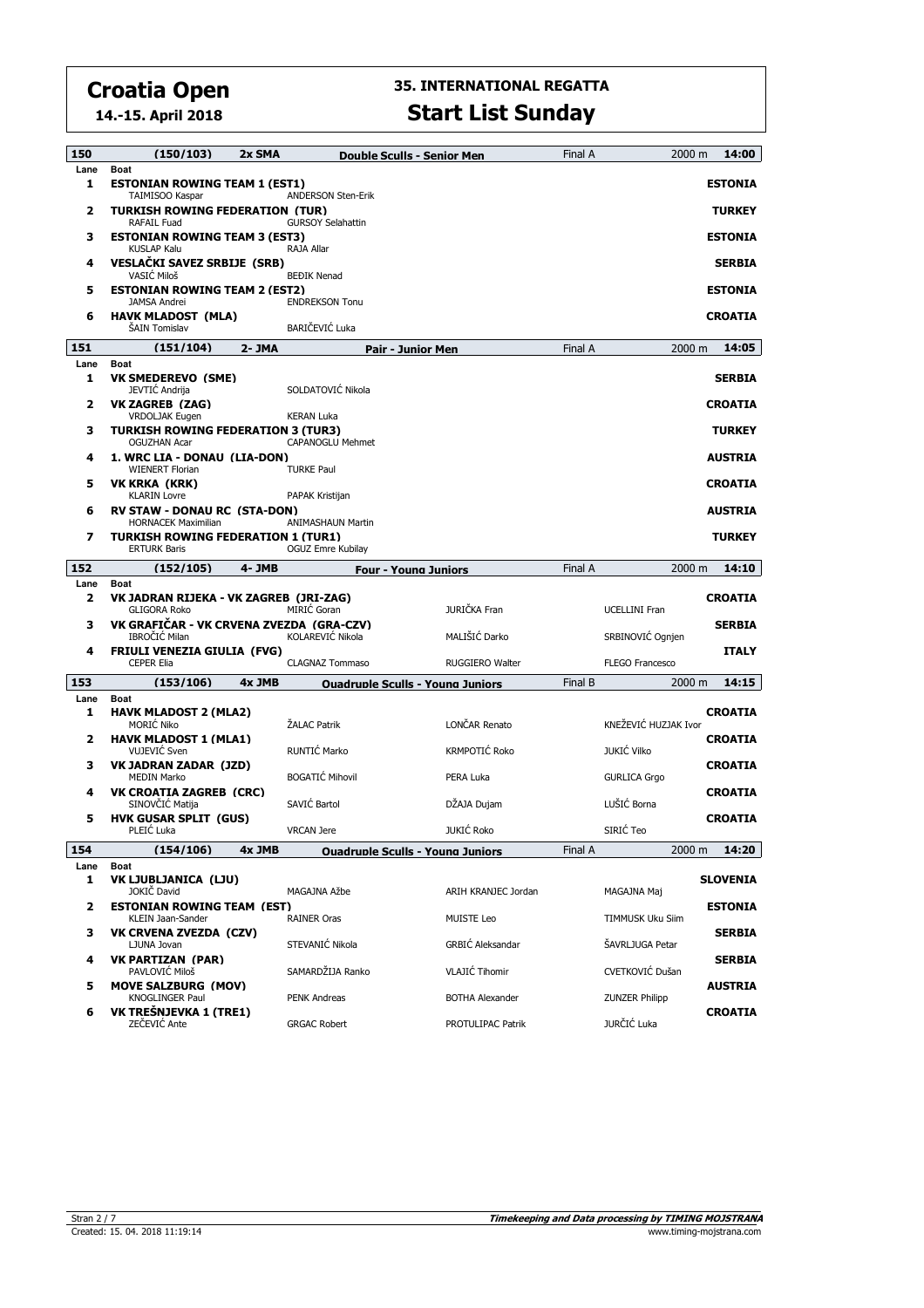**14.-15. April 2018**

| 155       | (155/107)                                                            | 2x JMA | <b>Double Sculls - Junior Men</b>     | Final B | 14:25<br>2000 m |
|-----------|----------------------------------------------------------------------|--------|---------------------------------------|---------|-----------------|
| Lane      | <b>Boat</b>                                                          |        |                                       |         |                 |
| 1         | VK PARTIZAN 2 (PAR2)<br>LONČAR Nikola                                |        | ĐURANOVIĆ Marko                       |         | <b>SERBIA</b>   |
| 2         | <b>WRC PIRAT (PRT)</b><br>TROST Jan                                  |        | <b>ORTNER Fabian</b>                  |         | <b>AUSTRIA</b>  |
| з         | VK PARTIZAN 1 (PAR1)<br>PETKOVIĆ Kosta                               |        | LIJESKIĆ Pavle                        |         | <b>SERBIA</b>   |
| 4         | <b>HVK MORNAR SPLIT 2 (MOR2)</b><br>ANZULOVIĆ MIROŠEVIĆ Niko         |        | <b>CURIN</b> Gordan                   |         | <b>CROATIA</b>  |
| 5         | VK DRAVSKE ELEKTRARNE MB (DEM)                                       |        |                                       |         | <b>SLOVENIA</b> |
| 6         | <b>KOREN Filip</b><br><b>VK DANUBIUS 1885 2 (DAN2)</b><br>KATIC Ivan |        | SARAMANDIĆ Stefan                     |         | <b>SERBIA</b>   |
| 156       | (156/107)                                                            | 2x JMA | <b>Double Sculls - Junior Men</b>     | Final A | 14:30<br>2000 m |
| Lane      | <b>Boat</b>                                                          |        |                                       |         |                 |
| 1         | <b>VK DANUBIUS 1885 1 (DAN1)</b><br>STEFANOVIĆ Dušan                 |        | RATAJAC Rastko                        |         | <b>SERBIA</b>   |
| 2         | VK KRKA - VK DUPIN (KRK-DUP)<br>PERIŠIĆ Nino                         |        | <b>GABRE Frane</b>                    |         | <b>CROATIA</b>  |
| з         | VESLAŠKA ZVEZA SLOVENIJE (SLO)<br><b>JERMAN Urban</b>                |        | ŽVEGELJ Isak                          |         | <b>SLOVENIA</b> |
| 4         | HRVATSKI VESLAČKI SAVEZ 2 (CRO2)<br><b>SARIC Ivan</b>                |        | MUHMUTOVIĆ Goran                      |         | <b>CROATIA</b>  |
| 5         | <b>VK SMEDEREVO (SME)</b>                                            |        |                                       |         | <b>SERBIA</b>   |
| 6         | RISTIC Lazar<br>VK JADRAN RIJEKA (JRI)<br><b>OMEROVIĆ Dominik</b>    |        | <b>TORBICA Marko</b><br>AMIŽIĆ Gianni |         | <b>CROATIA</b>  |
| 157       | (157/108)                                                            | 1x JMB | <b>Single Scull - Young Juniors</b>   | Final B | 14:35<br>2000 m |
| Lane      | <b>Boat</b>                                                          |        |                                       |         |                 |
| 1         | <b>HAVK MLADOST 2 (MLA2)</b><br><b>JUKIC Nino</b>                    |        |                                       |         | <b>CROATIA</b>  |
| 2         | VK BLED 1 (BLE1)<br>POGAČNIK Samo                                    |        |                                       |         | <b>SLOVENIA</b> |
| з         | <b>HVK GUSAR SPLIT (GUS)</b><br>VUKOVIĆ Ivan                         |        |                                       |         | <b>CROATIA</b>  |
| 4         | VK KORANA 1 (KOR1)<br>KONJEVODA Mario                                |        |                                       |         | <b>CROATIA</b>  |
| 5         | <b>RV VOLKERMARKT 1 (VOL1)</b><br><b>GFERER Martin</b>               |        |                                       |         | <b>AUSTRIA</b>  |
| 6         | <b>RV VOLKERMARKT 2 (VOL2)</b><br><b>MLINAR Johannes</b>             |        |                                       |         | <b>AUSTRIA</b>  |
| 158       | (158/108)                                                            | 1x JMB | <b>Single Scull - Young Juniors</b>   | Final A | 14:40<br>2000 m |
| Lane      | Boat                                                                 |        |                                       |         |                 |
| 1         | <b>VK SMEDEREVO (SME)</b><br><b>JOVANOVIC Miroslav</b>               |        |                                       |         | <b>SERBIA</b>   |
| 2         | <b>FRIULI VENEZIA GIULIA 2 (FVG2)</b><br><b>VERRONE Andrea</b>       |        |                                       |         | <b>ITALY</b>    |
| з         | <b>RV VILLACH (VIL)</b><br><b>GUTSCHI Bernd</b>                      |        |                                       |         | <b>AUSTRIA</b>  |
| 4         | <b>FRIULI VENEZIA GIULIA 1 (FVG1)</b><br>SERAFINO Andrea             |        |                                       |         | <b>ITALY</b>    |
| 5         | HVK "MARINA KAŠTELA" 1 (MKAŠ1)<br>GRBEŠA Luka                        |        |                                       |         | <b>CROATIA</b>  |
| 6         | <b>VK DRAVSKE ELEKTRARNE MB 1 (DEM1)</b><br>MARINIČ Oskar            |        |                                       |         | <b>SLOVENIA</b> |
| 159       | (159/109)                                                            | 2- SMA | Pair - Senior Men                     | Final A | 14:45<br>2000 m |
| Lane<br>1 | <b>Boat</b><br><b>AUSTRIAN ROWING FEDERATION (AUT)</b>               |        |                                       |         | <b>AUSTRIA</b>  |
|           | <b>LAGGNER Patrick</b><br>VK TREŠNJEVKA (TRE)                        |        | <b>HOLLER Mattijs</b>                 |         |                 |
| 2         | UDOVIČIĆ Karlo                                                       |        | PITON Ivan                            |         | <b>CROATIA</b>  |
| з         | <b>VK IKTUS (IKT)</b><br>LONČARIĆ Patrik                             |        | LONČARIĆ Anton                        |         | <b>CROATIA</b>  |
| 4         | <b>TURKISH ROWING FEDERATION (TUR)</b><br>SAHINOGLU Besim Tolga      |        | <b>KAZAKLI Onat</b>                   |         | <b>TURKEY</b>   |
| 5         | <b>HVK GUSAR SPLIT (GUS)</b><br><b>MARIĆ Mario</b>                   |        | DUMIČIĆ Nikola                        |         | <b>CROATIA</b>  |
| 6         | SOCIETA GINNASTICA TRIESTINA (SGT)<br><b>GIURGEVIC Luca</b>          |        | <b>SECOLI Enrico</b>                  |         | <b>ITALY</b>    |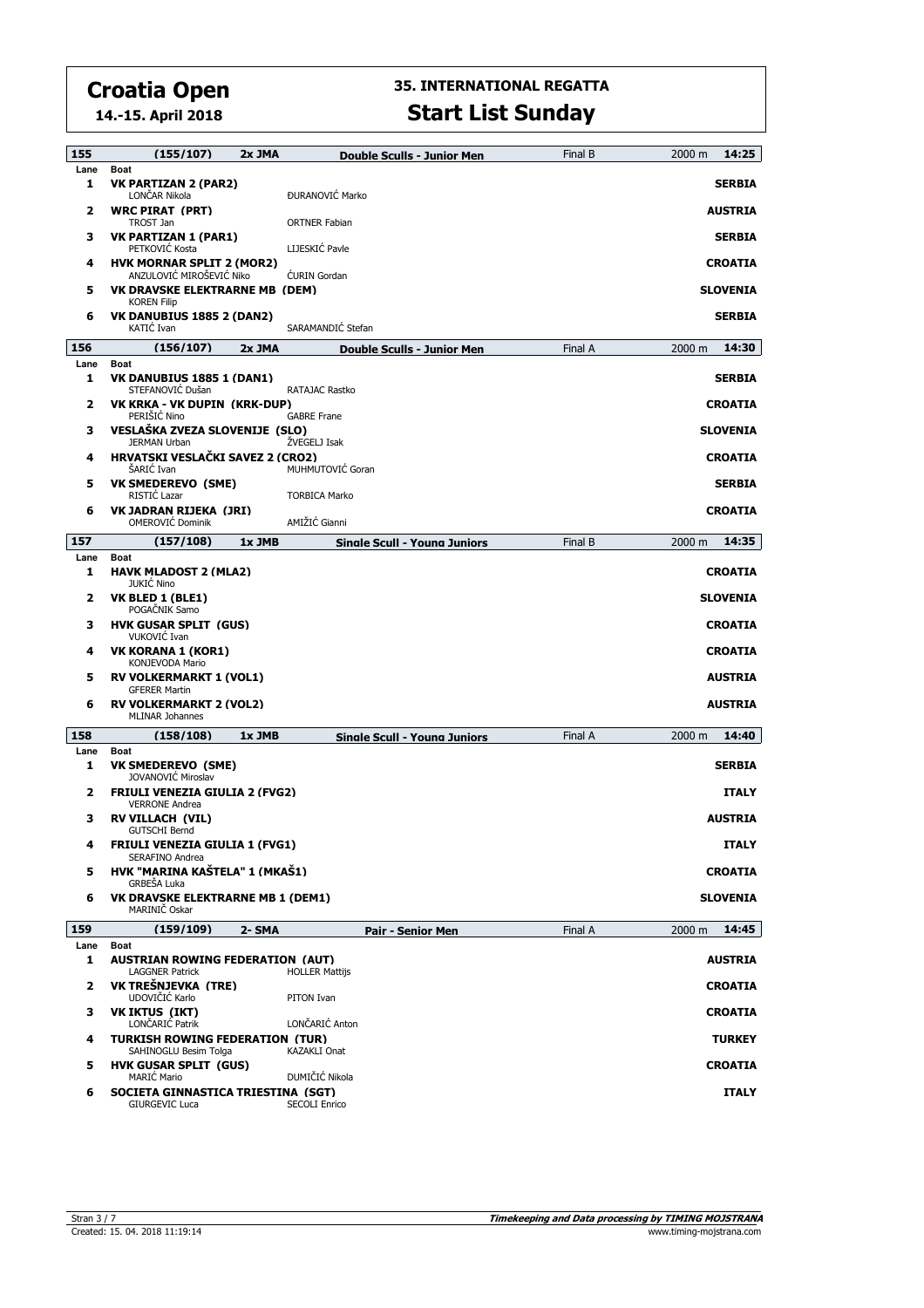**14.-15. April 2018**

| 160  | (160/110)                                                      | 2x SWA |                          | <b>Double Sculls - Senior Women</b>  | Final A | 2000 m                | 14:50           |
|------|----------------------------------------------------------------|--------|--------------------------|--------------------------------------|---------|-----------------------|-----------------|
| Lane | <b>Boat</b>                                                    |        |                          |                                      |         |                       |                 |
| 1    | <b>AUSTRIAN ROWING FEDERATION 2 (AUT2)</b>                     |        |                          |                                      |         |                       | <b>AUSTRIA</b>  |
| 2    | VK ARGO IZOLA (ARG)<br><b>KOSTANJŠEK Nina</b>                  |        | MACCHI Ilaria            |                                      |         |                       | <b>SLOVENIA</b> |
| з    | <b>AUSTRIAN ROWING FEDERATION 1 (AUT1)</b>                     |        |                          |                                      |         |                       | <b>AUSTRIA</b>  |
| 4    | RV VOLKERMARKT - VK TREŠNJEVKA (VOL-TRE)                       |        |                          |                                      |         |                       | MIX             |
|      | <b>LOBNIG Katharina</b>                                        |        | MILOŠEVIĆ Marcela        |                                      |         |                       |                 |
| 5    | RV STAW - ALBATROS KLAGENFURT (STA-ALB)                        |        |                          |                                      |         |                       | <b>AUSTRIA</b>  |
| 6    | <b>TIEFENTHALER Lara</b><br>SOCIETA GINNASTICA TRIESTINA (SGT) |        | MANOUTSCHEHRI Anja       |                                      |         |                       | <b>ITALY</b>    |
|      | <b>DENICH Eleonora</b>                                         |        | <b>MOLINARO Federica</b> |                                      |         |                       |                 |
| 161  | (161/111)                                                      | 1x JWB |                          | Sinale Scull - Youna Junior Women    | Final B | 2000 m                | 14:55           |
| Lane | <b>Boat</b>                                                    |        |                          |                                      |         |                       |                 |
| 1    | <b>RV VOLKERMARKT 1 (VOL1)</b>                                 |        |                          |                                      |         |                       | <b>AUSTRIA</b>  |
|      | <b>SCHILDBERGER Annika</b>                                     |        |                          |                                      |         |                       |                 |
| 2    | <b>ESTONIAN ROWING TEAM (EST)</b><br><b>DMITRIJEV Helene</b>   |        |                          |                                      |         |                       | <b>ESTONIA</b>  |
| з    | VK CRVENA ZVEZDA 1 (CZV1)                                      |        |                          |                                      |         |                       | <b>SERBIA</b>   |
|      | LAZIĆ Iva                                                      |        |                          |                                      |         |                       |                 |
| 4    | <b>RV VILLACH (VIL)</b>                                        |        |                          |                                      |         |                       | <b>AUSTRIA</b>  |
| 5    | <b>MELINC Larissa</b><br><b>VK NAUTILUS KOPER 1 (NKP1)</b>     |        |                          |                                      |         |                       | <b>SLOVENIA</b> |
|      | <b>TEPES Neja</b>                                              |        |                          |                                      |         |                       |                 |
| 6    | VK ARGO IZOLA (ARG)                                            |        |                          |                                      |         |                       | <b>SLOVENIA</b> |
|      | <b>MACCHI Agnese</b>                                           |        |                          |                                      |         |                       |                 |
| 162  | (162/111)                                                      | 1x JWB |                          | Sinale Scull - Youna Junior Women    | Final A | 2000 m                | 15:00           |
| Lane | <b>Boat</b>                                                    |        |                          |                                      |         |                       |                 |
| 1    | <b>VK MEDULIN (MED)</b><br><b>KAIC Martina</b>                 |        |                          |                                      |         |                       | <b>CROATIA</b>  |
| 2    | <b>HVK GUSAR SPLIT 1 (GUS1)</b><br>MRDULJAŠ Maura              |        |                          |                                      |         |                       | <b>CROATIA</b>  |
| з    | <b>TURKISH ROWING FEDERATION (TUR)</b>                         |        |                          |                                      |         |                       | <b>TURKEY</b>   |
|      | <b>ALKAN Azra</b>                                              |        |                          |                                      |         |                       |                 |
| 4    | <b>VK PARTIZAN (PAR)</b>                                       |        |                          |                                      |         |                       | <b>SERBIA</b>   |
| 5    | <b>BUGARSKI Maša</b><br><b>HVK GUSAR SPLIT 2 (GUS2)</b>        |        |                          |                                      |         |                       | <b>CROATIA</b>  |
|      | PEROVIĆ Jelena                                                 |        |                          |                                      |         |                       |                 |
| 6    | VK BLED 1 (BLE1)                                               |        |                          |                                      |         |                       | <b>SLOVENIA</b> |
|      | <b>GRUŠKOVNJAK Pia</b>                                         |        |                          |                                      |         |                       |                 |
| 163  | (163/112)                                                      | 4x SMA |                          | <b>Ouadrunie Sculis - Senior Men</b> | Final A | $2000 \; \text{m}$    | 15:05           |
| Lane | <b>Boat</b>                                                    |        |                          |                                      |         |                       |                 |
| 2    | VK CROATIA ZAGREB (CRC)<br>ČANIĆ Tomislav                      |        | FARKAŠ Patrik            |                                      |         | SAMARDŽIĆ Bernard     | <b>CROATIA</b>  |
| з    | <b>VK JARUN (JAR)</b>                                          |        |                          | <b>HABUDA Karlo</b>                  |         |                       | <b>CROATIA</b>  |
|      | <b>MALETIC Marin</b>                                           |        | NEMČIĆ Tin               | KRIŽMANČIĆ Marko                     |         | TALIJIĆ Petar         |                 |
| 4    | <b>ESTONIAN ROWING TEAM 3 (EST3)</b>                           |        |                          |                                      |         |                       | <b>ESTONIA</b>  |
|      | <b>KOPPEL Ander</b>                                            |        | RUUSALEPP Karl August    | <b>KAMA Jonatan</b>                  |         | <b>RANDMAE Kermo</b>  |                 |
| 5    | VESLAŠKA ZVEZA SLOVENIJE (SLO)<br>ALJANČIČ Miha                |        | <b>HLADNIK Marko</b>     | DONAVAL Nejc                         |         | PFEIFER               | <b>SLOVENIA</b> |
| 164  | (164/113)                                                      |        |                          |                                      |         | 2000 m                | 15:10           |
| Lane | Boat                                                           | 4- JMA |                          | <b>Four - Junior Men</b>             | Final B |                       |                 |
| 2    | <b>HAVK MLADOST (MLA)</b>                                      |        |                          |                                      |         |                       | <b>CROATIA</b>  |
|      | <b>IVIČEK Mateo</b>                                            |        | <b>MARCICH Vito</b>      | SRKOČ Sven                           |         | PANEVA Mate           |                 |
| з    | <b>HVK GUSAR SPLIT 1 (GUS1)</b>                                |        |                          |                                      |         |                       | <b>CROATIA</b>  |
| 4    | <b>BARTULOVIC Dominik</b><br>VK TREŠNJEVKA (TRE)               |        | MAJIĆ Bruno              | GRUBIŠA Antonio                      |         | FABJANAC Fabjan       |                 |
|      | KORDIĆ Noah                                                    |        | PULJEVIĆ Leon            | RUKAVINA Robert                      |         | LAPARIĆ Karlo         | <b>CROATIA</b>  |
| 5    | WIKING-ISTER-OTTENSHEIM-GMUDEN (W-I-O-G)                       |        |                          |                                      |         |                       | <b>AUSTRIA</b>  |
|      | <b>ORTNER Jonathan</b>                                         |        | <b>HANNER Florian</b>    | <b>LINDER Oscar</b>                  |         | <b>WNDLER Florian</b> |                 |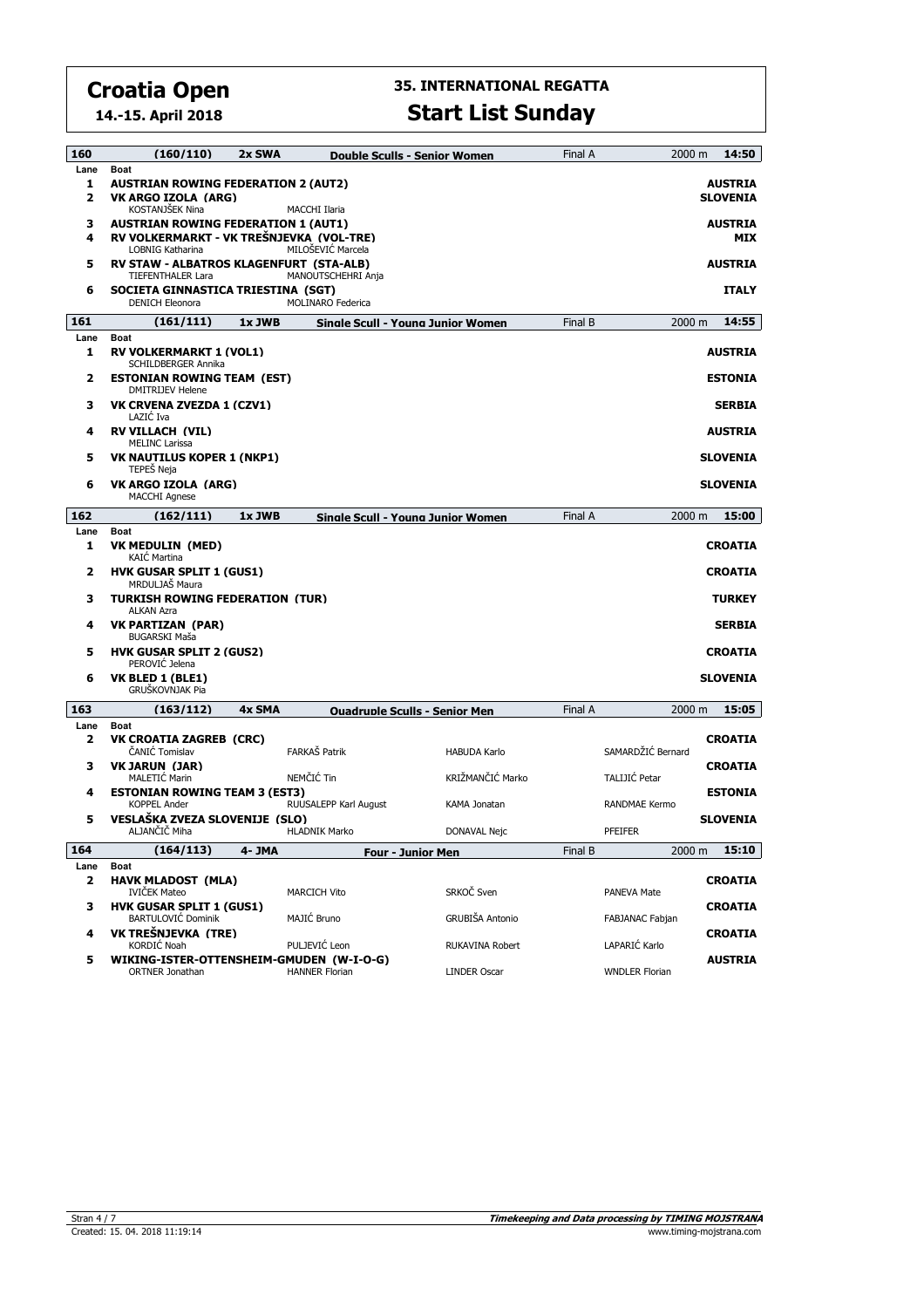**14.-15. April 2018**

| 165          | (165/113)                                                                         | 4- JMA |                         | <b>Four - Junior Men</b>            |                         | Final A | 2000 m               | 15:15                             |
|--------------|-----------------------------------------------------------------------------------|--------|-------------------------|-------------------------------------|-------------------------|---------|----------------------|-----------------------------------|
| Lane<br>1    | <b>Boat</b><br><b>CARINTHIAN ROWING FEDERATION (CRF)</b><br><b>SAUERBIER Luca</b> |        | <b>RIEDEL Martin</b>    |                                     | <b>KARLOVSKY Michal</b> |         | <b>BARTA Philip</b>  | <b>AUSTRIA</b>                    |
| 2            | VK JADRAN ZADAR (JZD)<br>BEZINOVIĆ Tonči                                          |        | GRANCARIĆ Ivan          |                                     | <b>CIMERA Dominik</b>   |         | <b>VUJEVIĆ Stipe</b> | <b>CROATIA</b>                    |
| з            | VESLAŠKA ZVEZA SLOVENIJE 1 (SLO1)<br><b>GRACE Jernej</b>                          |        | POLŠE Filip             |                                     | BAŠL Jaša               |         | ČAS Jure             | <b>SLOVENIA</b>                   |
| 4            | HRVATSKI VESLAČKI SAVEZ (CRO)<br>IPSA Fabio                                       |        | <b>BJELIĆ Jakov</b>     |                                     | STOJŠIĆ Mateo           |         | MARKULINČIĆ Luka     | <b>CROATIA</b>                    |
| 5            | VK CRVENA ZVEZDA - VK GALEB (CZV-GLB)<br>PRODANOVIĆ Marko                         |        | SAVIĆ Slavko            |                                     | DIMITRIJEVIĆ Boris      |         | STANKOVIĆ Todor      | <b>SERBIA</b>                     |
| 6            | <b>VK MEDULIN (MED)</b><br><b>GRGOROVIC Ivan</b>                                  |        | UŠIĆ Teo                |                                     | GRUBEŠA Luka            |         | <b>BURŠIĆ Mario</b>  | <b>CROATIA</b>                    |
| 7            | VESLAŠKA ZVEZA SLOVENIJE 2 (SLO2)<br>KRAVČUK Semen*                               |        | STARIČ Martin*          |                                     | BRAJNIK Žiga*           |         | TRATNIK Aleksei*     | <b>SLOVENIA</b>                   |
| 166          | (166/114)                                                                         | 2x JWA |                         | Double Sculls - Junior Women        |                         | Final B | 2000 m               | 15:20                             |
| Lane<br>2    | <b>Boat</b><br>VK DUPIN (DUP)                                                     |        |                         |                                     |                         |         |                      | <b>CROATIA</b>                    |
| з            | JELOVČIĆ Marijeta<br>VK DANUBIUS 1885 (DAN)                                       |        | JELOVČIĆ Kristina       |                                     |                         |         |                      | <b>SERBIA</b>                     |
|              | ILIC Nataša                                                                       |        | TARABIĆ Jana            |                                     |                         |         |                      |                                   |
| 4<br>5       | <b>VK NAUTILUS KOPER 2 (NKP2)</b><br><b>VK CROATIA ZAGREB (CRC)</b>               |        |                         |                                     |                         |         |                      | <b>SLOVENIA</b><br><b>CROATIA</b> |
| 167          | ĆALUŠIĆ LJUBIČIĆ Barbara Laura<br>(167/114)                                       |        | VUČINA Katarina         |                                     |                         |         |                      | 15:25                             |
|              |                                                                                   | 2x JWA |                         | <b>Double Sculls - Junior Women</b> |                         | Final A | 2000 m               |                                   |
| Lane<br>1    | <b>Boat</b><br>VK CRVENA ZVEZDA - VK PARTIZAN (CZV-PAR)<br>BEZBRADICA Maša        |        | NIŠEVIĆ Anđela          |                                     |                         |         |                      | <b>SERBIA</b>                     |
| 2            | VK JARUN - HAVK MLADOST (JAR-MLA)<br>TALJIĆ Iva                                   |        | KOSTELIC Marta          |                                     |                         |         |                      | <b>CROATIA</b>                    |
| з            | <b>TURKISH ROWING FEDERATION 1 (TUR1)</b><br><b>HEPSAG Petek</b>                  |        | <b>SURER Didem</b>      |                                     |                         |         |                      | <b>TURKEY</b>                     |
| 4            | <b>ESTONIAN ROWING TEAM 1 (EST1)</b><br><b>ALTTOA Grete</b>                       |        | <b>ARON Anabel</b>      |                                     |                         |         |                      | <b>ESTONIA</b>                    |
| 5            | <b>ESTONIAN ROWING TEAM 2 (EST2)</b><br><b>LAANE Liisa-Marie</b>                  |        | <b>BUDANOVA Irena</b>   |                                     |                         |         |                      | <b>ESTONIA</b>                    |
| 6            | <b>RV STAW (STA)</b><br><b>HOVER Johanna</b>                                      |        | <b>FLANDORFER Laura</b> |                                     |                         |         |                      | <b>AUSTRIA</b>                    |
| 168          | (168/115)                                                                         | 1x SMA |                         | Sinale Scull - Senior Men           |                         | Final B | 2000 m               | 15:30                             |
| Lane<br>1    | <b>Boat</b><br><b>RV WIKING LINZ 1 (WIK1)</b><br><b>LEMP Markus</b>               |        |                         |                                     |                         |         |                      | <b>AUSTRIA</b>                    |
| 2            | <b>VK CROATIA ZAGREB (CRC)</b><br>SAMARDŽIĆ Bernard                               |        |                         |                                     |                         |         |                      | <b>CROATIA</b>                    |
| з            | VK GRAFIČAR (GRA)<br>PIVAČ Vukašin                                                |        |                         |                                     |                         |         |                      | <b>SERBIA</b>                     |
| 4            | <b>WRC PIRAT (PRT)</b><br><b>TABORSKY Matthias</b>                                |        |                         |                                     |                         |         |                      | <b>AUSTRIA</b>                    |
| 5            | VK TREŠNJEVKA (TRE)<br>RADONIĆ Luka                                               |        |                         |                                     |                         |         |                      | <b>CROATIA</b>                    |
| 6            | <b>VK DRAVSKE ELEKTRARNE MB (DEM)</b><br>ČAS Jaka                                 |        |                         |                                     |                         |         |                      | <b>SLOVENIA</b>                   |
| 169          | (169/115)                                                                         | 1x SMA |                         | Sinale Scull - Senior Men           |                         | Final A | 2000 m               | 15:35                             |
| Lane         | Boat                                                                              |        |                         |                                     |                         |         |                      |                                   |
| 1            | <b>HVK VUKOVAR (VUK)</b><br><b>BRANDT Mato</b>                                    |        |                         |                                     |                         |         |                      | <b>CROATIA</b>                    |
| $\mathbf{2}$ | <b>VK SMEDEREVO (SME)</b><br>FILIPOVIĆ Aleksandar                                 |        |                         |                                     |                         |         |                      | <b>SERBIA</b>                     |
| з            | VESLAČKI SAVEZ SRBIJE 2 (SRB2)<br>SLAVNIĆ Dušan                                   |        |                         |                                     |                         |         |                      | <b>SERBIA</b>                     |
| 4            | <b>WAGINGER RUDERVEREIN (WAG)</b><br><b>REIM Lukas</b>                            |        |                         |                                     |                         |         |                      | <b>GERMANY</b>                    |
| 5            | <b>VK IKTUS 1 (IKT1)</b><br><b>SAIN David</b>                                     |        |                         |                                     |                         |         |                      | <b>CROATIA</b>                    |
| 6            | VK TAMIŠ (TAM)<br>STANOJEVIĆ Miloš                                                |        |                         |                                     |                         |         |                      | <b>SERBIA</b>                     |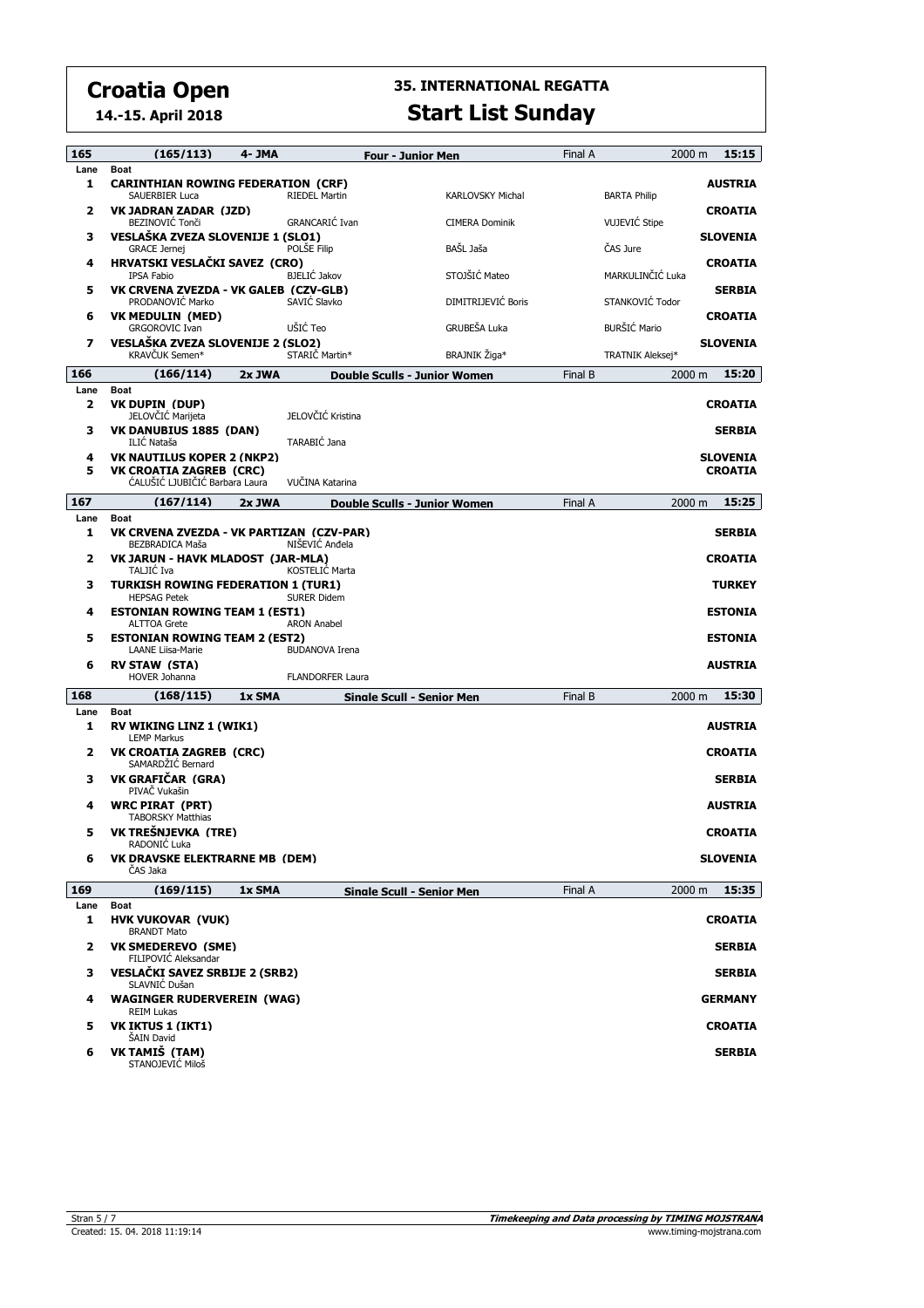**14.-15. April 2018**

| 170       | (170/116)                                                                                   | 2x SML                                 | Double Sculls - Liahtweiaht Men             | Final A | 2000 m                                      | 15:40                            |
|-----------|---------------------------------------------------------------------------------------------|----------------------------------------|---------------------------------------------|---------|---------------------------------------------|----------------------------------|
| Lane<br>1 | <b>Boat</b><br><b>MOVE SALZBURG (MOV)</b><br><b>SALLER Michael</b>                          |                                        |                                             |         |                                             | <b>AUSTRIA</b>                   |
| 2         | HELLA S.F. - LIGHTING KOCOVCE (HSF)<br>VANCO Richard                                        | <b>ERLMOSER Severin</b><br>VANČO Matuš |                                             |         |                                             | <b>SLOVAKIA</b>                  |
| 3         | <b>TURKISH ROWING FEDERATION 2 (TUR2)</b><br><b>UNSAL Fatih</b>                             | KARTAL Mert Kaan                       |                                             |         |                                             | <b>TURKEY</b>                    |
| 4         | VESLAŠKA ZVEZA SLOVENIJE (SLO)<br><b>BOLHA Marko</b>                                        | JALEN Jan                              |                                             |         |                                             | <b>SLOVENIA</b>                  |
| 5         | <b>TURKISH ROWING FEDERATION 1 (TUR1)</b><br>SONMEZ Bayram                                  | YANIPAZARLI Enes                       |                                             |         |                                             | <b>TURKEY</b>                    |
| 6         | VK KORANA (KOR)<br>CINDRIC Mislav                                                           | ŠUTALO Dominik                         |                                             |         |                                             | <b>CROATIA</b>                   |
| 171       | (171/117)                                                                                   | 4- SMA                                 | <b>Four - Senior Men</b>                    | Final A | 2000 m                                      | 15:45                            |
| Lane      | <b>Boat</b>                                                                                 |                                        |                                             |         |                                             |                                  |
| 1         | VK ZAGREB (ZAG)<br>ANZULOVIC Lovro                                                          | <b>RAMADAN Ante</b>                    | GRBAŠIĆ Nikola                              |         | <b>MURER Ante</b>                           | <b>CROATIA</b>                   |
| 2         | <b>VK IKTUS (IKT)</b><br>KOLOBARIĆ Vjekoslav                                                | <b>BELIĆ Dino</b>                      | FORJAN Krešimir                             |         | <b>GRGIĆ Ivan Ante</b>                      | <b>CROATIA</b>                   |
| з         | VK TREŠNJEVKA - VK IKTUS (TRE-IKT)<br>UDOVIČIĆ Karlo                                        | PITON Ivan                             | LONČARIĆ Patrik                             |         | LONČARIĆ Anton                              | <b>CROATIA</b>                   |
| 4         | <b>AUSTRIAN ROWING FEDERATION (AUT)</b><br><b>WALK Florian</b>                              | <b>HOHENSASSER Gabriel</b>             | QUERFELD Rudolph                            |         | KOHLMAIR Maximilian                         | <b>AUSTRIA</b>                   |
| 5         | <b>VK JADRAN ZADAR (JZD)</b><br>VAŠKO Andreas                                               | TOKIĆ Ivan                             | DRAGIČEVIĆ Marko                            |         | <b>BANOVIĆ Josip</b>                        | <b>CROATIA</b>                   |
| 6         | KRKA-IKTUS-JADRAN ZADAR (K-I-JZ)<br><b>FORIAN Krešimir</b>                                  | <b>GARMA Frane Filip</b>               | MIKULIĆ Leon                                |         | GRGIĆ Ivan Ante                             | <b>CROATIA</b>                   |
| 7         | <b>HAVK MLADOST (MLA)</b><br>UKROPINA Marko                                                 | <b>BANOVIĆ Lovro</b>                   | MATIC Stjepan                               |         | <b>JURINA Filip</b>                         | <b>CROATIA</b>                   |
| 172       | (172/118)                                                                                   | 4x JMA                                 | <b>Ouadrunle Sculls - Junior Men</b>        | Final B | 2000 m                                      | 15:50                            |
| Lane<br>1 | <b>Boat</b><br><b>HAVK MLADOST (MLA)</b>                                                    |                                        |                                             |         |                                             | <b>CROATIA</b>                   |
| 2         | ZULFIKARPAŠIĆ Brun<br><b>ESTONIAN ROWING TEAM (EST)</b>                                     | ROMANIĆ Karlo                          | ŠURINA Lovro                                |         | ČORAK Jakov                                 | <b>ESTONIA</b>                   |
| з         | LIIVAMAE Ermo<br>VK TREŠNJEVKA (TRE)                                                        | <b>KALJUSTE Martin</b>                 | <b>TOOM Joonas</b>                          |         | LINDSALU Kristjan                           | <b>CROATIA</b>                   |
| 4         | <b>PUJAS Viktor</b><br><b>VK ISTRA (IST)</b>                                                | ZORIČIĆ Vinko                          | JEDNOBRKOVIĆ Tin                            |         | VARAŽDINEC Filip                            | <b>CROATIA</b>                   |
| 5         | ALABER Domagoj<br><b>VK CROATIA ZAGREB (CRC)</b>                                            | IVANUŠEC Luka                          | MILOVAN Andrea                              |         | STARČEVIĆ Petar                             | <b>CROATIA</b>                   |
|           | ČIŽIĆ Teo                                                                                   | STANIĆ Lovro                           | VUČINIĆ Anton                               |         | TURČIĆ Matija                               |                                  |
| 173       | (173/118)                                                                                   | 4x JMA                                 | <b>Ouadruple Sculls - Junior Men</b>        | Final A | 2000 m                                      | 15:55                            |
| Lane      | <b>Boat</b>                                                                                 |                                        |                                             |         |                                             |                                  |
| 1         | HRVATSKI VESLAČKI SAVEZ (CRO)<br><b>BORKOVIĆ Karlo</b>                                      | <b>DOMLJIVA Mislav</b>                 | <b>KUKOLJICA Pero</b>                       |         | RAOVČIĆ Jerko                               | <b>CROATIA</b>                   |
| 2         | SOCIETA GINNASTICA TRIESTINA (SGT)<br><b>SCHINTU Niccolo</b><br><b>RV WIKING LINZ (WIK)</b> | <b>FERRONATO Tommaso</b>               | <b>MARSI Federico</b>                       |         | MARCOTTO Stefano                            | <b>ITALY</b>                     |
| з<br>4    | <b>GILLHOFER Fabian</b><br>RV VOLKERMARKT (VOL)                                             | <b>PFAHNL Peter</b>                    | <b>HAIDER Xavier</b>                        |         | <b>HULTSCH Konrad</b>                       | <b>AUSTRIA</b><br><b>AUSTRIA</b> |
| 5         | KOBOLTSCHNIG Benedikt<br><b>AUSTRIAN ROWING FEDERATION (AUT)</b>                            | MIKLAU Patrik                          | <b>KRASSNIG David</b>                       |         | <b>KUP Jakob</b>                            | <b>AUSTRIA</b>                   |
| 6         | <b>WEBERNDORFER Johannes</b><br>VK DANUBIUS 1885 (DAN)                                      | PRANDL Lukas                           | <b>FINSTER Lukas</b>                        |         | <b>SCHEIBLAUER Felix</b>                    | <b>SERBIA</b>                    |
|           | STEFANOVIĆ Dušan                                                                            | RATAJAC Rastko                         | KATIĆ Ivan                                  |         | SARAMANDIĆ Stefan                           |                                  |
| 174       | (174/119)                                                                                   | 8+ SW/Stud                             | <b>Eight - Students Women</b>               | Final A | 2000 m                                      | 16:00                            |
| Lane<br>2 | <b>Boat</b><br>SVEUČILIŠTE U ZAGREBU (SZG)<br>SUZIĆ Lena                                    | JOVANOVIĆ Ana                          | <b>GRAČAN Ela</b>                           |         | ŠEGOVIĆ Dora                                | <b>CROATIA</b>                   |
|           | VILENICA Ivana<br>ČEH Matej                                                                 | JUKIĆ Mihaela                          | KATUŠIN Ana                                 |         | GUTIĆ Ena                                   |                                  |
| з         | <b>EKONOMSKI FAKULTET (EFZG)</b>                                                            |                                        |                                             |         |                                             | <b>CROATIA</b>                   |
|           | MIHALIĆ Zrinka<br>PAVLINOVIĆ Mirijana                                                       | <b>GRBIĆ Laura</b><br>KOVAČIĆ Vitinia  | BJELKANOVIĆ Barbara<br><b>BORANIĆ Matea</b> |         | PULJIĆ Barbara<br>ŽAJA Katarina Lara        |                                  |
| 4         | ŠIMEK Antonia<br>PRIRODOSLOVNO-MATEMATIČNI FAKULTET (PMF)                                   |                                        |                                             |         |                                             | <b>CROATIA</b>                   |
|           | <b>VUKONJA Dora</b><br>BAĆA Željka<br>KAVČIĆ Krešimir                                       | <b>HAN Marta</b><br>MATIJEVIĆ Vanja    | PENZER Marta<br>MARICUŠ Helena              |         | <b>JURIN Kristina</b><br><b>TINTOR Erna</b> |                                  |
|           |                                                                                             |                                        |                                             |         |                                             |                                  |